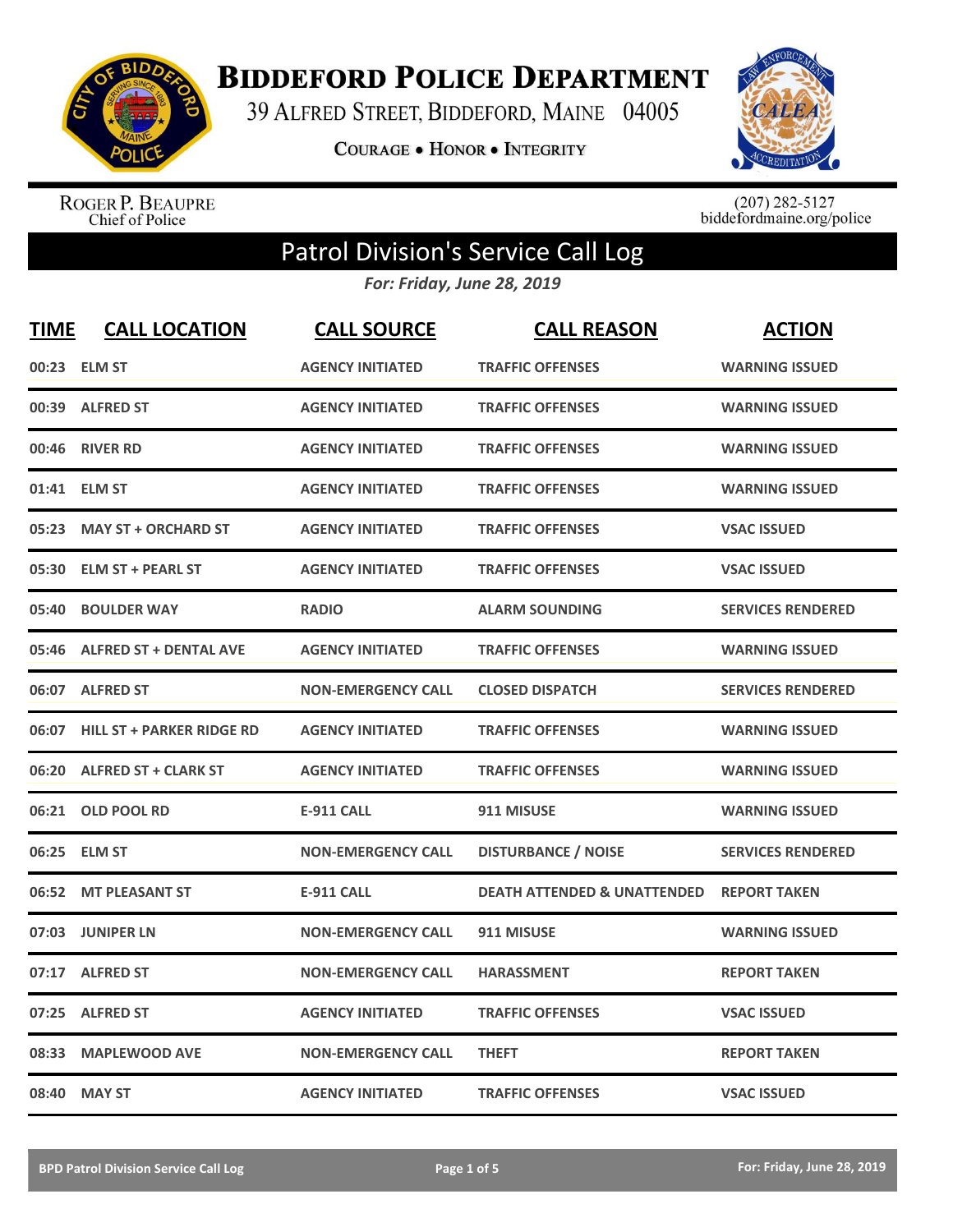| <b>TIME</b> | <b>CALL LOCATION</b>            | <b>CALL SOURCE</b>        | <b>CALL REASON</b>                   | <b>ACTION</b>                |
|-------------|---------------------------------|---------------------------|--------------------------------------|------------------------------|
|             | 08:45 ALFRED ST                 | <b>AGENCY INITIATED</b>   | <b>SUSPICION</b>                     | <b>NO ACTION REQUIRED</b>    |
|             | 09:04 ELM ST                    | <b>AGENCY INITIATED</b>   | <b>TRAFFIC OFFENSES</b>              | <b>VSAC ISSUED</b>           |
|             | 09:13 ELM ST                    | <b>NON-EMERGENCY CALL</b> | <b>CHECK WELFARE</b>                 | <b>SERVICES RENDERED</b>     |
|             | 09:29 CENTER ST                 | <b>NON-EMERGENCY CALL</b> | <b>PARKING COMPLAINT</b>             | <b>PARKING TICKET ISSUED</b> |
|             | 09:31 MAIN ST + ELM ST          | <b>AGENCY INITIATED</b>   | <b>TRAFFIC SIGNALS (BURNT LIGHT)</b> | <b>REFERRED OTHER AGENCY</b> |
|             | 09:41 PRECOURT ST + MOUNTAIN RD | <b>AGENCY INITIATED</b>   | <b>SUSPICION</b>                     | <b>SERVICES RENDERED</b>     |
|             | 10:01 ALFRED ST                 | <b>NON-EMERGENCY CALL</b> | <b>ANIMAL COMPLAINT</b>              | <b>GONE ON ARRIVAL</b>       |
|             | 10:08 SOUTH ST + WENTWORTH ST   | <b>NON-EMERGENCY CALL</b> | <b>CHECK WELFARE</b>                 | <b>SERVICES RENDERED</b>     |
|             | 10:13 ALFRED ST                 | <b>AGENCY INITIATED</b>   | <b>DRUG BOX COLLECTION</b>           | <b>SERVICES RENDERED</b>     |
|             | 10:14 WESTERN AVE               | <b>AGENCY INITIATED</b>   | <b>ANIMAL COMPLAINT</b>              | <b>SERVICES RENDERED</b>     |
|             | 10:14 KING ST                   | <b>NON-EMERGENCY CALL</b> | <b>PARKING COMPLAINT</b>             | <b>CANCELLED IN ROUTE</b>    |
|             | 10:33 POOL ST + GEORGE ST       | <b>AGENCY INITIATED</b>   | <b>TRAFFIC OFFENSES</b>              | <b>WARNING ISSUED</b>        |
|             | 10:39 ELM ST                    | <b>AGENCY INITIATED</b>   | <b>ANIMAL COMPLAINT</b>              | <b>SERVICES RENDERED</b>     |
|             | 10:43 WESTWOOD DR               | <b>AGENCY INITIATED</b>   | <b>PRO-ACTIVE DV RESPONSE TEAM</b>   | <b>NO VIOLATION</b>          |
|             | 10:49 HILL ST                   | <b>AGENCY INITIATED</b>   | <b>TRAFFIC OFFENSES</b>              | <b>WARNING ISSUED</b>        |
|             | 10:59 SUMMER ST                 | <b>NON-EMERGENCY CALL</b> | <b>ANIMAL COMPLAINT</b>              | <b>SERVICES RENDERED</b>     |
|             | 11:06 VILLAGE LN + SOUTH ST     | <b>AGENCY INITIATED</b>   | <b>ALL OTHER</b>                     | <b>SERVICES RENDERED</b>     |
|             | 11:21 ELM ST                    | <b>AGENCY INITIATED</b>   | <b>TRAFFIC OFFENSES</b>              | <b>VSAC ISSUED</b>           |
|             | 11:29 ALFRED ST                 | <b>AGENCY INITIATED</b>   | <b>TRAFFIC OFFENSES</b>              | <b>VSAC ISSUED</b>           |
|             | 11:40 ELM ST                    | <b>AGENCY INITIATED</b>   | <b>TRAFFIC OFFENSES</b>              | <b>WARNING ISSUED</b>        |
|             | 11:41 RATHIER ST                | <b>NON-EMERGENCY CALL</b> | <b>TRESPASSING</b>                   | <b>FIELD INTERVIEW</b>       |
|             | 11:48 ELM ST                    | <b>AGENCY INITIATED</b>   | <b>TRAFFIC OFFENSES</b>              | <b>WARNING ISSUED</b>        |
|             | 11:59 ELM ST                    | <b>AGENCY INITIATED</b>   | <b>TRAFFIC OFFENSES</b>              | <b>WARNING ISSUED</b>        |
|             | 12:09 MAIN ST                   | <b>NON-EMERGENCY CALL</b> | <b>HARASSMENT</b>                    | <b>REPORT TAKEN</b>          |
|             | 12:10 ELM ST                    | <b>AGENCY INITIATED</b>   | <b>TRAFFIC OFFENSES</b>              | <b>VSAC ISSUED</b>           |
|             | $12:11$ KING ST + FOSS ST       | <b>NON-EMERGENCY CALL</b> | <b>PARKING COMPLAINT</b>             | <b>SERVICES RENDERED</b>     |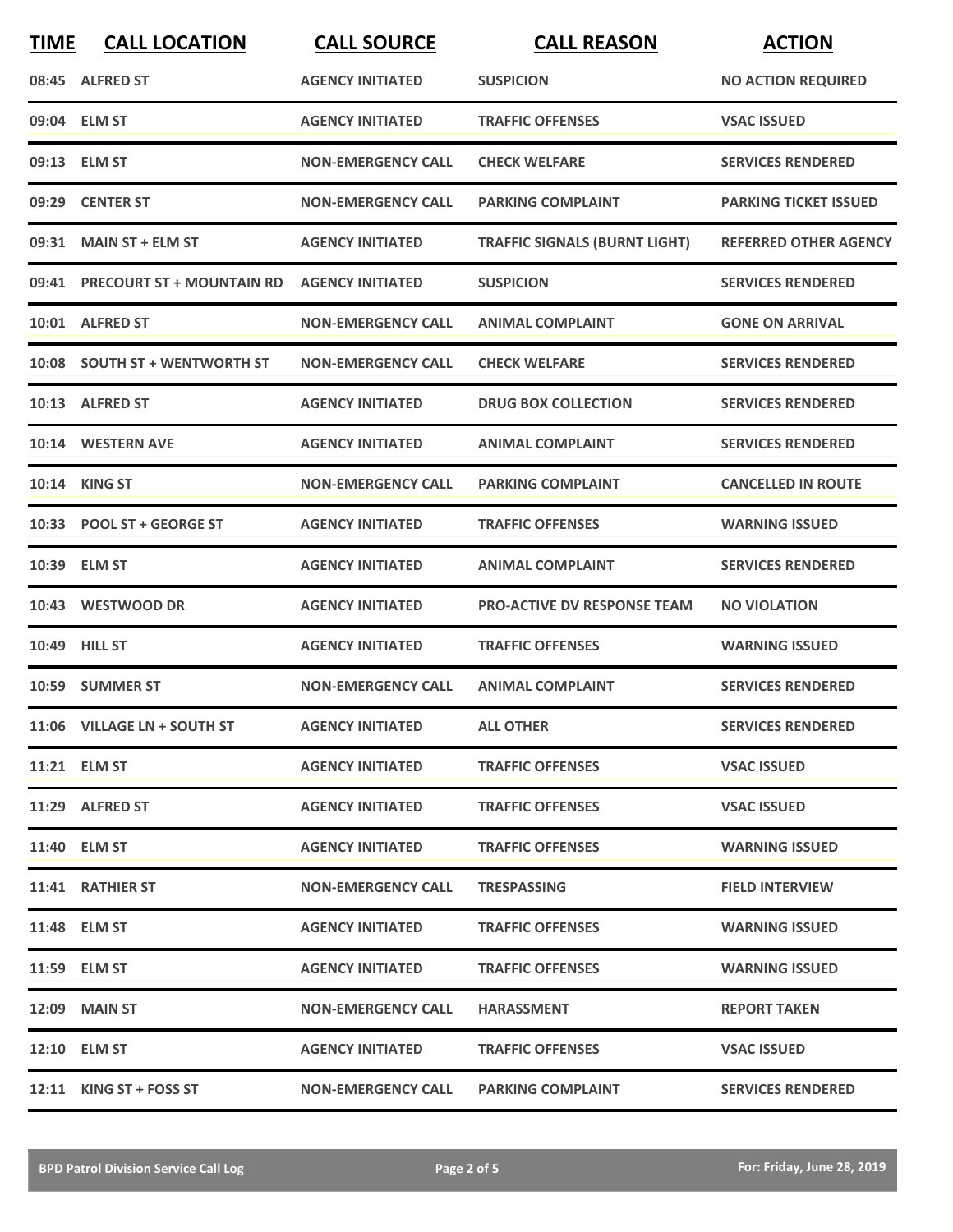| <b>TIME</b> | <b>CALL LOCATION</b>                           | <b>CALL SOURCE</b>        | <b>CALL REASON</b>                                                     | <b>ACTION</b>                |
|-------------|------------------------------------------------|---------------------------|------------------------------------------------------------------------|------------------------------|
|             | 12:12 FRANKLIN ST                              | <b>AGENCY INITIATED</b>   | <b>PRO-ACTIVE DV RESPONSE TEAM</b>                                     | <b>NEGATIVE CONTACT</b>      |
|             | 12:26 ELM ST                                   | <b>AGENCY INITIATED</b>   | <b>TRAFFIC OFFENSES</b>                                                | <b>VSAC ISSUED</b>           |
|             | 12:28 LESTER B ORCUTT BLVD                     | <b>E-911 CALL</b>         | 911 MISUSE                                                             | <b>SERVICES RENDERED</b>     |
| 12:39       | <b>ELM ST</b>                                  | <b>AGENCY INITIATED</b>   | <b>TRAFFIC OFFENSES</b>                                                | <b>CITATION ISSUED</b>       |
|             | <b>CHARGE: OPERATE VEHICLE WITHOUT LICENSE</b> |                           | OFFENDER: RICHARD WALTER ENTWISTLE  AGE: 56  RESIDENT OF: WESTERLY, RI |                              |
| 13:16       | <b>MEDICAL CENTER DR</b>                       | <b>AGENCY INITIATED</b>   | <b>PAPERWORK</b>                                                       | <b>PAPERWORK NOT SERVED</b>  |
|             | 13:23 ELM ST                                   | <b>AGENCY INITIATED</b>   | <b>ANIMAL COMPLAINT</b>                                                | <b>SERVICES RENDERED</b>     |
|             | 13:48 ALFRED ST                                | <b>NON-EMERGENCY CALL</b> | <b>PAPERWORK</b>                                                       | <b>SERVICES RENDERED</b>     |
| 14:03       | <b>JACQUELINE DR</b>                           | <b>AGENCY INITIATED</b>   | <b>ANIMAL COMPLAINT</b>                                                | <b>NEGATIVE CONTACT</b>      |
|             | 14:08 ELM ST                                   | <b>AGENCY INITIATED</b>   | <b>TRAFFIC OFFENSES</b>                                                | <b>VSAC ISSUED</b>           |
|             | 14:29 MEDICAL CENTER DR                        | <b>RADIO</b>              | <b>PAPERWORK</b>                                                       | <b>PAPERWORK SERVED</b>      |
|             | 14:33 ALFRED ST                                | <b>AGENCY INITIATED</b>   | <b>TRAFFIC OFFENSES</b>                                                | <b>VSAC ISSUED</b>           |
|             | 14:37 ELM ST                                   | <b>E-911 CALL</b>         | <b>DISTURBANCE / NOISE</b>                                             | <b>REPORT TAKEN</b>          |
|             | 14:52 MILE STRETCH RD                          | <b>NON-EMERGENCY CALL</b> | <b>SHELLFISH VIOLATION</b>                                             | <b>NO VIOLATION</b>          |
|             | 14:53 ALFRED ST                                | <b>NON-EMERGENCY CALL</b> | <b>SUSPICION</b>                                                       | <b>REFERRED OTHER AGENCY</b> |
|             | <b>15:00 WEST ST</b>                           | <b>AGENCY INITIATED</b>   | <b>ANIMAL COMPLAINT</b>                                                | <b>SERVICES RENDERED</b>     |
|             | 15:07 ELM ST                                   | <b>NON-EMERGENCY CALL</b> | <b>ARTICLES LOST/FOUND</b>                                             | <b>SERVICES RENDERED</b>     |
|             | 15:16 ACORN ST                                 | <b>WALK-IN AT STATION</b> | <b>HARASSMENT</b>                                                      | <b>REPORT TAKEN</b>          |
|             | <b>15:28 BRADBURY ST</b>                       | <b>NON-EMERGENCY CALL</b> | <b>THEFT</b>                                                           | <b>REPORT TAKEN</b>          |
|             | 15:46 ALFRED ST                                | <b>AGENCY INITIATED</b>   | <b>SUSPICION</b>                                                       | <b>SERVICES RENDERED</b>     |
|             | 15:53 ORCHARD ST                               | <b>NON-EMERGENCY CALL</b> | <b>PARKING COMPLAINT</b>                                               | <b>PARKING TICKET ISSUED</b> |
|             | 16:03 ALFRED ST                                | <b>NON-EMERGENCY CALL</b> | <b>COURT ORDERED CHECK IN</b>                                          | <b>SERVICES RENDERED</b>     |
|             | <b>16:11 LEON ST</b>                           | <b>AGENCY INITIATED</b>   | <b>PAPERWORK</b>                                                       | <b>PAPERWORK SERVED</b>      |
|             | 16:18 ELM ST                                   | <b>NON-EMERGENCY CALL</b> | <b>TRESPASSING</b>                                                     | <b>SERVICES RENDERED</b>     |
|             | <b>16:26 WENTWORTH ST</b>                      | <b>WALK-IN AT STATION</b> | <b>PAPERWORK</b>                                                       | <b>SERVICES RENDERED</b>     |
| 16:37       | <b>BOULDER WAY</b>                             | <b>E-911 CALL</b>         | <b>DISTURBANCE / NOISE</b>                                             | <b>SERVICES RENDERED</b>     |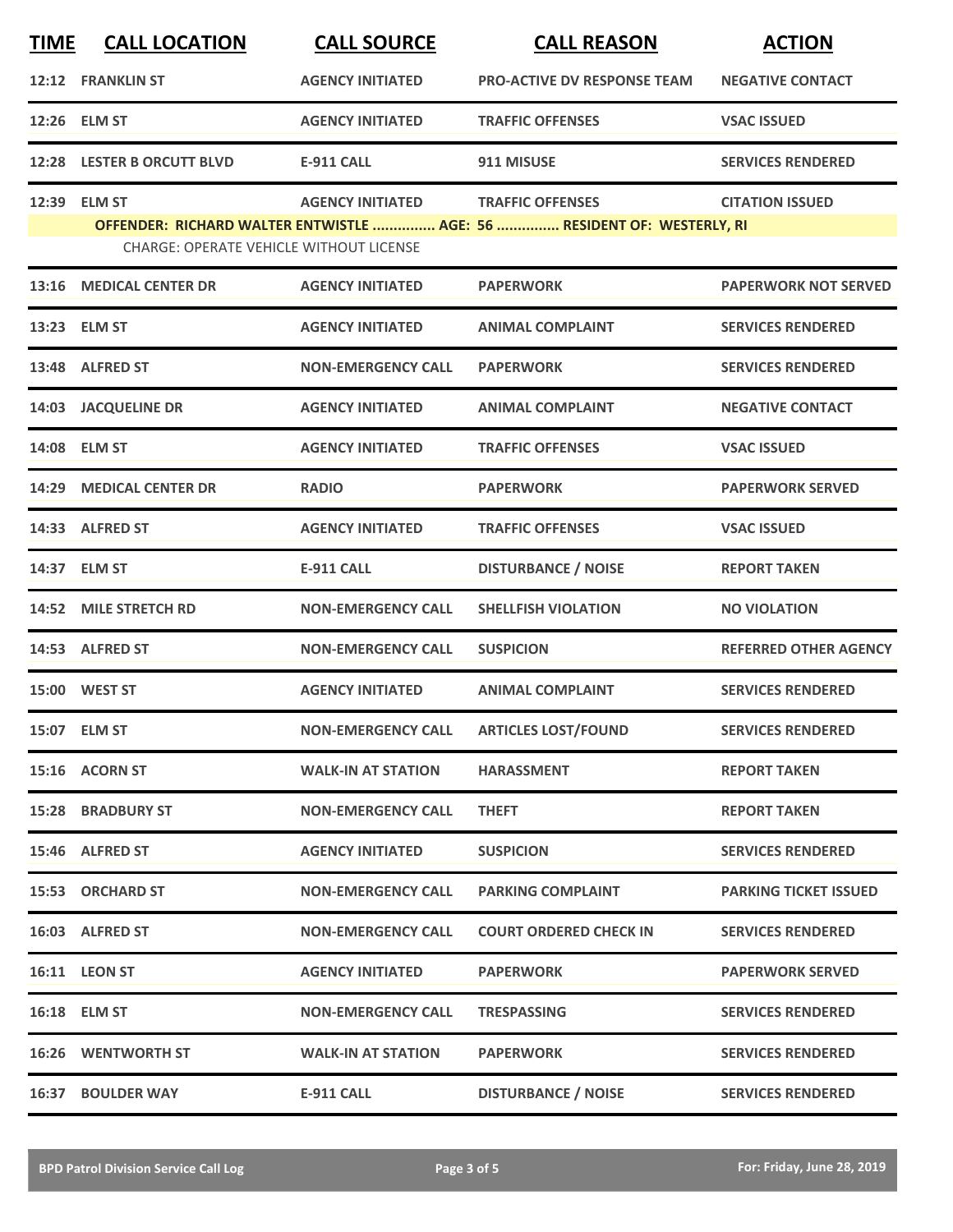| <b>TIME</b> | <b>CALL LOCATION</b>                                                                                                                                                                                   | <b>CALL SOURCE</b>        | <b>CALL REASON</b>                                                                      | <b>ACTION</b>                |
|-------------|--------------------------------------------------------------------------------------------------------------------------------------------------------------------------------------------------------|---------------------------|-----------------------------------------------------------------------------------------|------------------------------|
|             | 16:48 ALFRED ST                                                                                                                                                                                        | <b>E-911 CALL</b>         | <b>SUSPICION</b>                                                                        | <b>GONE ON ARRIVAL</b>       |
|             | 16:54 ALFRED ST                                                                                                                                                                                        | <b>WALK-IN AT STATION</b> | <b>PARKING COMPLAINT</b>                                                                | <b>SERVICES RENDERED</b>     |
|             | 16:58 WESTFIELD ST                                                                                                                                                                                     | <b>NON-EMERGENCY CALL</b> | <b>DISTURBANCE / NOISE</b>                                                              | <b>SERVICES RENDERED</b>     |
| 17:22       | <b>LINCOLN ST</b>                                                                                                                                                                                      | <b>E-911 CALL</b>         | 911 MISUSE                                                                              | <b>SERVICES RENDERED</b>     |
|             | 17:23 WENTWORTH ST                                                                                                                                                                                     | <b>NON-EMERGENCY CALL</b> | <b>PROTECTION FROM ABUSE SERVIC</b>                                                     | <b>PAPERWORK NOT SERVED</b>  |
|             | 17:54 ALFRED ST                                                                                                                                                                                        | <b>WALK-IN AT STATION</b> | <b>COURT ORDERED CHECK IN</b>                                                           | <b>SERVICES RENDERED</b>     |
|             | 18:03 SOUTH ST                                                                                                                                                                                         | <b>AGENCY INITIATED</b>   | <b>TRAFFIC OFFENSES</b>                                                                 | <b>WARNING ISSUED</b>        |
| 18:33       | <b>MAIN ST</b>                                                                                                                                                                                         | <b>NON-EMERGENCY CALL</b> | <b>WARRANT ARREST</b><br>OFFENDER: MICHAEL SARGENT  AGE: 36  RESIDENT OF: BIDDEFORD, ME | <b>ARREST(S) MADE</b>        |
|             | <b>CHARGE: ASSAULT</b><br><b>CHARGE: REFUSING TO SIGN CRIMINAL SUMMONS</b><br>CHARGE: SALE/USE OF DRUG PARAPHERNALIA<br><b>CHARGE: VIOLATING CONDITION OF RELEASE</b><br><b>CHARGE: WARRANT ARREST</b> |                           |                                                                                         |                              |
| 18:55       | <b>GRAHAM ST</b>                                                                                                                                                                                       | <b>WALK-IN AT STATION</b> | <b>CIVIL COMPLAINT</b>                                                                  | <b>SERVICES RENDERED</b>     |
| 18:57       | <b>ALFRED ST</b>                                                                                                                                                                                       | <b>WALK-IN AT STATION</b> | <b>PUBLIC ASSIST</b>                                                                    | <b>SERVICES RENDERED</b>     |
| 19:12       | <b>SOUTH ST</b>                                                                                                                                                                                        | <b>AGENCY INITIATED</b>   | <b>TRAFFIC OFFENSES</b>                                                                 | <b>VSAC ISSUED</b>           |
| 19:45       | <b>MEDICAL CENTER DR</b>                                                                                                                                                                               | <b>E-911 CALL</b>         | 911 MISUSE                                                                              | <b>REFERRED OTHER AGENCY</b> |
| 19:51       | <b>LINCOLN ST</b>                                                                                                                                                                                      | <b>NON-EMERGENCY CALL</b> | <b>ANIMAL COMPLAINT</b>                                                                 | <b>GONE ON ARRIVAL</b>       |
|             | 19:55 FOSS ST                                                                                                                                                                                          | <b>NON-EMERGENCY CALL</b> | <b>PUBLIC ASSIST</b>                                                                    | <b>SERVICES RENDERED</b>     |
|             | 20:17 ALFRED ST                                                                                                                                                                                        | <b>NON-EMERGENCY CALL</b> | <b>PUBLIC ASSIST</b>                                                                    | <b>SERVICES RENDERED</b>     |
|             | 21:01 ANDREWS RD                                                                                                                                                                                       | <b>E-911 CALL</b>         | 911 MISUSE                                                                              | <b>NO ACTION REQUIRED</b>    |
|             | 21:24 HILL ST                                                                                                                                                                                          | <b>NON-EMERGENCY CALL</b> | <b>DISTURBANCE / NOISE</b>                                                              | <b>SERVICES RENDERED</b>     |
|             | 22:59 SOUTH ST + WENTWORTH ST                                                                                                                                                                          | <b>AGENCY INITIATED</b>   | <b>TRAFFIC OFFENSES</b>                                                                 | <b>WARNING ISSUED</b>        |
|             | 23:05 ALFRED ST                                                                                                                                                                                        | <b>AGENCY INITIATED</b>   | <b>TRAFFIC OFFENSES</b>                                                                 | <b>VSAC ISSUED</b>           |
|             | 23:12 SOUTH ST + WENTWORTH ST                                                                                                                                                                          | <b>RADIO</b>              | <b>PAPERWORK</b>                                                                        | <b>PAPERWORK SERVED</b>      |
|             | 23:26 POOL ST + OAK ST                                                                                                                                                                                 | <b>AGENCY INITIATED</b>   | <b>TRAFFIC OFFENSES</b>                                                                 | <b>WARNING ISSUED</b>        |
|             | 23:29 ELM ST + LESSARD AVE                                                                                                                                                                             | <b>AGENCY INITIATED</b>   | <b>TRAFFIC OFFENSES</b>                                                                 | <b>WARNING ISSUED</b>        |
|             | 23:30 MAY ST                                                                                                                                                                                           | <b>E-911 CALL</b>         | 911 MISUSE                                                                              | <b>SERVICES RENDERED</b>     |